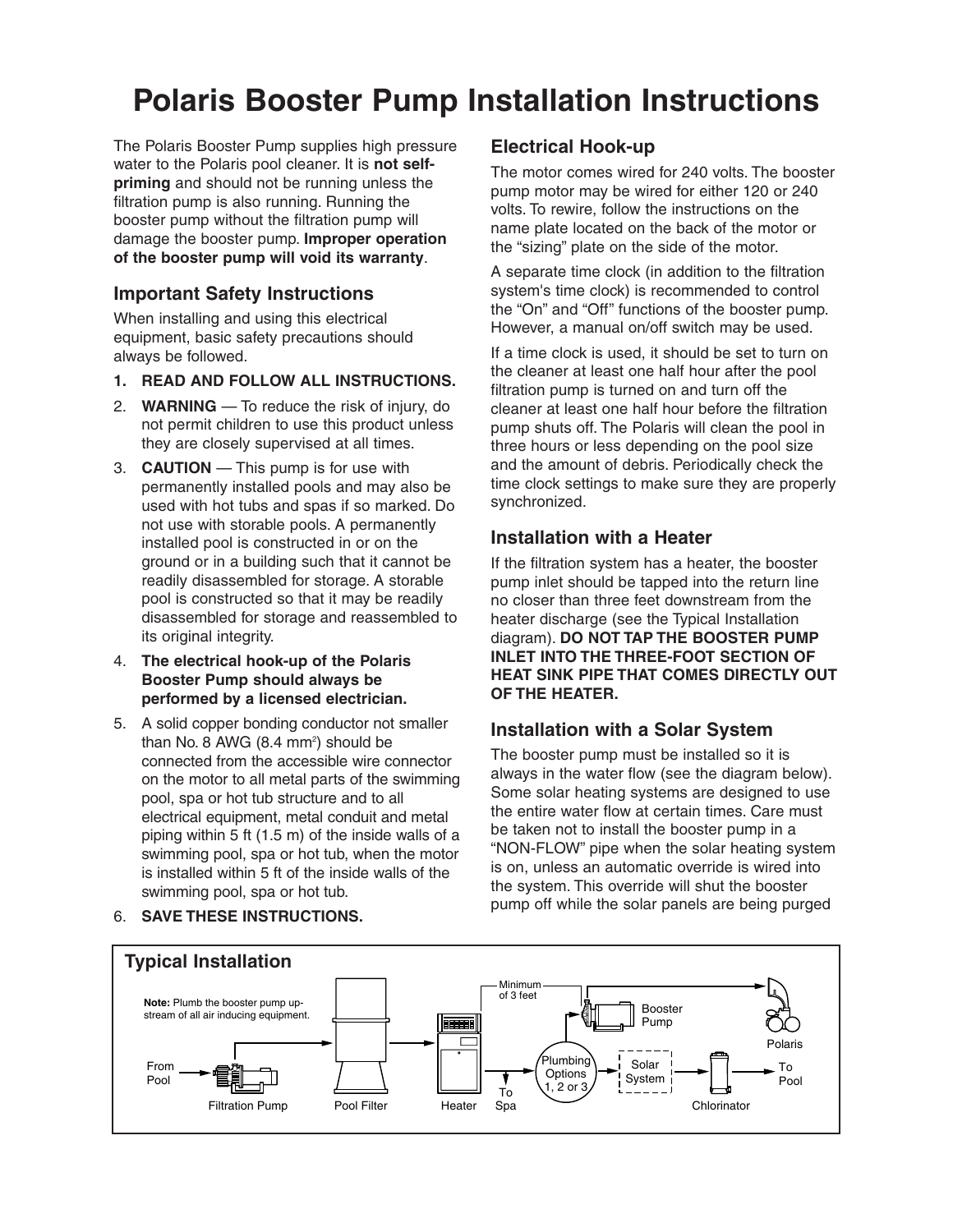of air. If the Polaris will not run or runs slowly while the solar heating system is on, contact our Customer Service Department.

#### **Installation with a Chlorinator**

The booster pump inlet port should be plumbed as far away as possible from the chlorinator, higher than the chlorinator and upstream of the chlorinator (see the Typical Installation diagram).

#### **Plumbing Configurations**

The booster pump should be plumbed into the system so it always receives positive flow from the filtration pump. To ensure proper water flow, please follow these guidelines:

- 1. The booster pump inlet connection line should be at least 3/4" pipe.
- 2. Do not tap into the top of a horizontal line.
- 3. Use 90° street ells to minimize bends and loops in the Polaris reinforced hose.
- 4. Follow our recommended plumbing configurations shown below.





#### **Checking Water Flow**

Once the system is plumbed, it is important to verify that there is sufficient water flow to the booster pump. To check the water flow, turn on the filtration pump. If there is no flow exiting the pump inlet port, do one of the following:

- 1. Verify the installation is correct.
- 2. Install a ball valve on the return line after the booster pump inlet.
- 3. Use smaller eyeball fittings in the return lines.
- 4. Plug a return line.
- 5. If none of these suggestions work, contact our Customer Service Department.

#### **Booster Pump Hose Installation**

- 1. Install the Softube™ quick connect into the pump discharge and supply ports. Use clear silicone as a thread sealant between the Softube quick connect and the pump.
- 2. Measure and cut the hose. Make sure the cut is clean and leaves a straight edge. Avoid any unnecessary loops or bends in the hose.
- 3. Push the hose onto the Softube quick connect until it is flush against the hose barb base.
- 4. While holding the hose in place, **pull and twist** the sleeve on the Softube quick connect over the hose as far as possible.



**Warning: The Softube™ quick connect is designed to work with the Polaris white reinforced hose (part #P19) only.**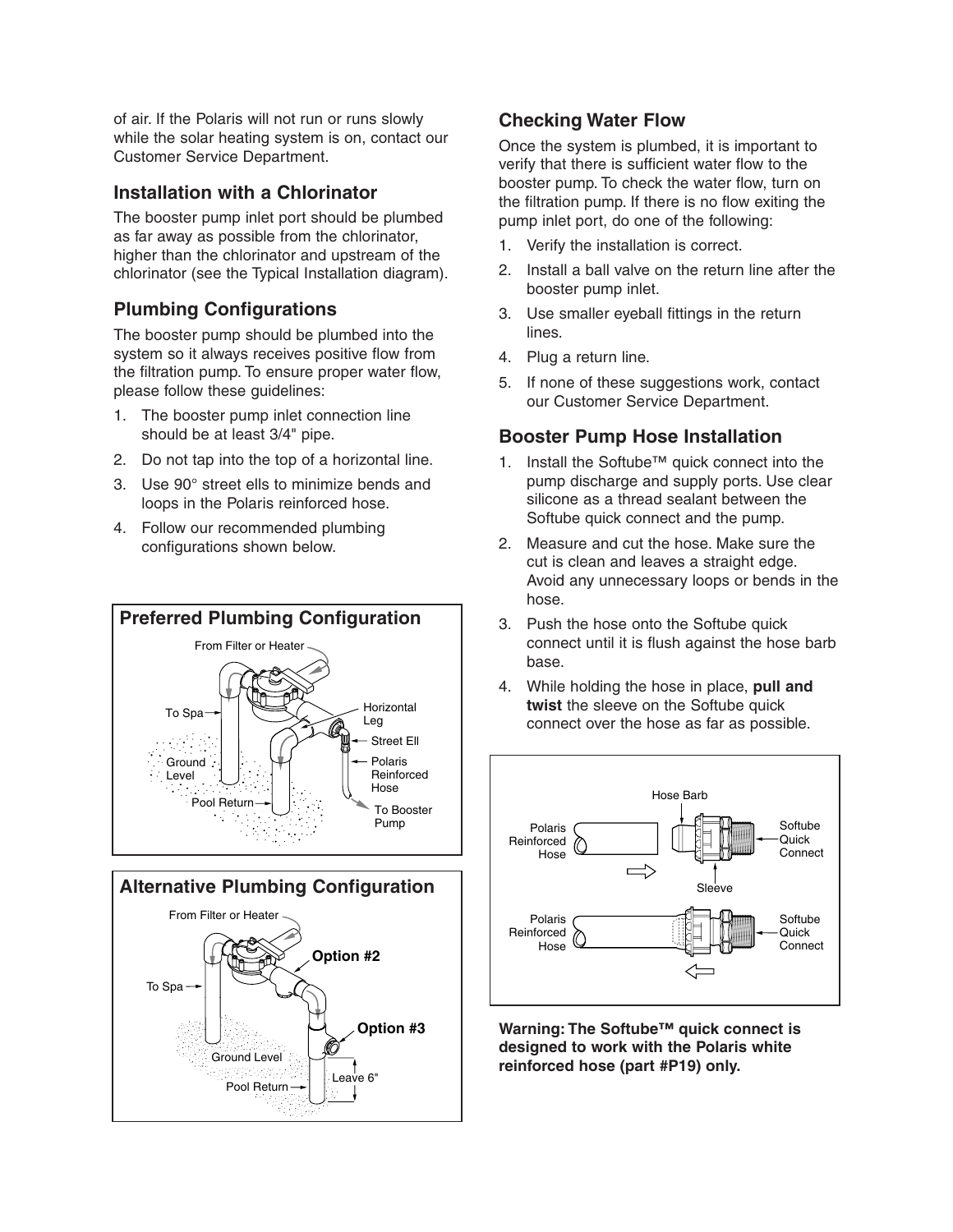#### **Pump Installation Kit (part #P17)**

This kit is also available separately. It contains four Softube quick connects (part #P133) and one six-foot section of flexible reinforced hose (part #P19).

#### **Universal Wall Fitting Restrictor Kit (part #10-108-00)**

The UWF restrictor kit is now included with all new Polaris cleaners that operate with a booster pump. These new restrictors are designed to

#### **Exploded Parts Diagram**

work in combination with the pressure relief valve. Together they will release excess water pressure to the cleaner so it can operate at its optimum level of efficiency.

If the Polaris cleaner does not have UWF pressure restrictors, the UWF restrictor kit (part #10-108-00) is available separately through your participating Polaris dealer. To determine if pressure restriction is necessary, refer to the owner's manual for the cleaner or contact the Customer Service Department at 1-800-VAC-SWEEP.



| No.            | Part#            | <b>Description</b>                                   | Qty |
|----------------|------------------|------------------------------------------------------|-----|
|                | P <sub>5</sub>   | Volute (Includes drain plug)                         |     |
| $\overline{2}$ | P <sub>15</sub>  | Impeller                                             |     |
| 3              | P <sub>55</sub>  | Seal, Stainless Steel Cup/Spring                     |     |
| 4              | P95              | O-ring, Bracket                                      |     |
| 5              | P <sub>10</sub>  | <b>Bracket</b>                                       |     |
| 6              | P <sub>35</sub>  | Bolt, Stainless, Bracket to Motor                    | 2   |
|                | P40              | O-ring for Shaft                                     |     |
| 8              | P61              | Motor, 3/4 HP, Threaded Shaft, 60 Hz                 |     |
| 9              | P <sub>25</sub>  | Bolt/Nut, Stainless for Volute to Bracket            | հ   |
| 10             | P80              | Rubber Strip, Motor/Bracket                          |     |
| 11             | P70              | Pump Stand with Feet, Strip                          |     |
| 12             | P75              | <b>Rubber Feet</b>                                   |     |
| 13             | P65              | Bolt, Stainless, Stand to Bracket and Motor          | 2   |
| 14             | P <sub>20</sub>  | 1/8" NPTM Plug, Plastic                              |     |
| 15             | P <sub>17</sub>  | Installation Kit with Quick Connects and 6 Foot Hose |     |
| 16             | P <sub>19</sub>  | Pump Hose, 6 Foot, Flexible Reinforced               |     |
| 17             | P <sub>133</sub> | Softube <sup>™</sup> Quick Connect                   |     |